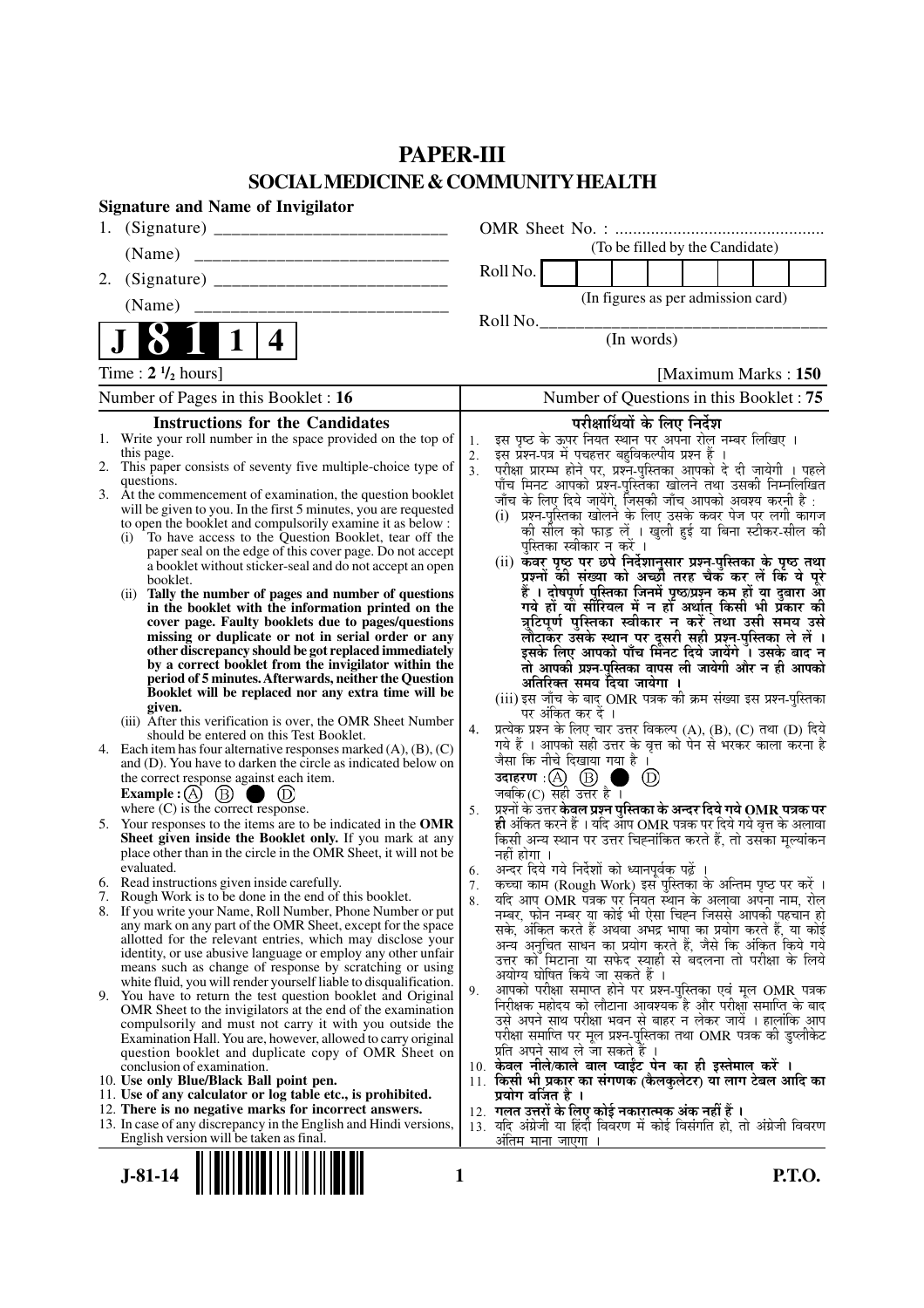#### **SOCIAL MEDICINE & COMMUNITY HEALTH Paper – III**

**Note :** This paper contains **seventy five (75)** objective type questions of **two (2)** marks each. **All** questions are compulsory.

- **1.** The period when the dependency ratio in a population declines because of decline in fertility, until it starts to rise again because of increasing longevity is referred to as
	- (A) Demographic Burden
	- (B) Demographic Transition
	- (C) Demographic Bonus
	- (D) Demographic Divide
- **2.** All of the following except one can be used as poor coital contraception :
	- (A) Once a month pill
	- (B) Mifepristone
	- (C) Levonoregestrol
	- (D) Combined pill
- **3.** The depth of pit in Sulabh Shauchalya is
	- (A) 2 ft. (B) 3 ft.
	- (C) 8 ft. (D) 10 ft.
- **4.** The drug which is to be used by health workers in the management of Acute Respiratory Injection is
	- (A) Chloramphenicol
	- (B) Gentamycin
	- (C) Oofloxacin
	- (D) Cotrimoxazole
- **5.** Basic requirement of drinking water is estimated as
	- (A) 1 litre per head per day
	- (B) 2 litres per head per day
	- (C) 3 litres per head per day
	- (D) 6 litres per head per day

Paper-III 2 J-81-14

- **6.** In a standard distribution curve
	- $(A)$  Mean = 2 Median
	- (B) Mean = Median
	- (C) Mean = Variance
	- (D) Mean = Standard Deviation
- **7.** The Birth & Death Registration Act was passed in
	- (A) 1872
	- (B) 1873
	- (C) 1975
	- (D) 1985
- **8.** Population covered by sub centre in a hilly area is
	- (A) 1000
	- (B) 3000
	- (C) 3500
	- (D) 5000
- **9.** As a short, term measure : Bhore committee recommended setting up of health centres for a population of
	- (A) 20,000
	- (B) 40,000
	- (C) 75,000
	- (D) 80,000
- **10.** Aspiration of uterine contents within 6-14 days of a missed period is called
	- (A) Abortion
	- (B) Cervical Mucus Removal procedure
	- (C) Menstrual Regulation
	- (D) Menstrual Induction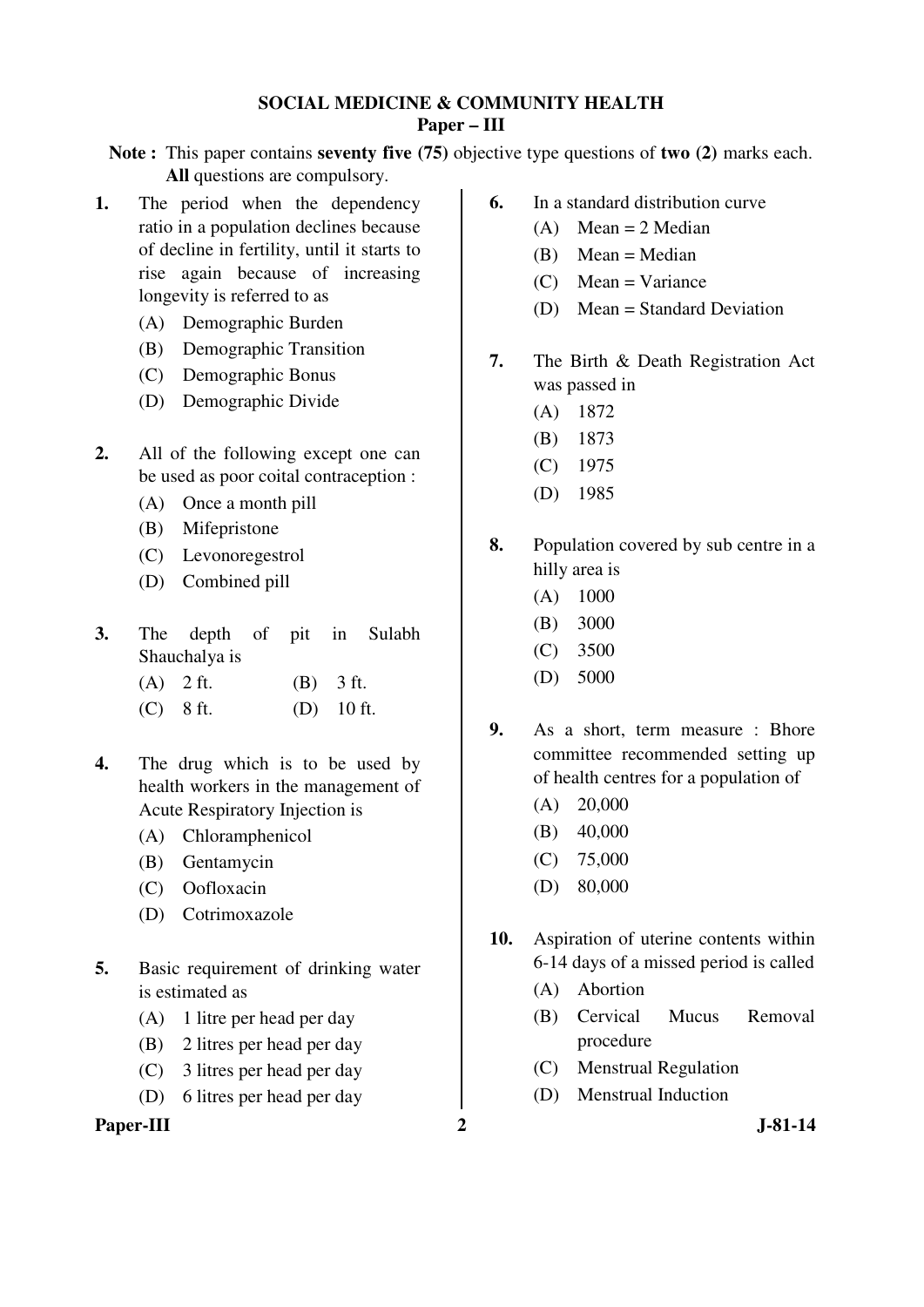# सामाजिक औषधि एवं सामुदायिक स्वास्थ्य

¯ÖÏ¿®Ö¯Ö¡Ö **– III**

सूचना: इस प्रश्नपत्र में पचहत्तर (75) बहु-विकल्पीय प्रश्न हैं । प्रत्येक प्रश्न के दो (2) अंक हैं । सभी प्रश्न  $\hat{X}$ निवार्य हैं ।

- 1. वो काल जिस दौरान जनसंख्या में प्रजनन क्षमता में ह्रास के कारण पराश्रितता की दर कम होती है जब तक कि वो आयुकाल में वृद्धि के कारण फिर से बढ़ने नहीं लगती है, क्या कहलाता है ?
	- $(A)$  जनांकिकीय भार
	- (B) जनांकिकीय संक्रमण
	- (C) जनांकिकीय बोनस
	- (D) जनांकिकीय विभाजक
- 2. निम्नलिखित में से एक को छोड कर सभी को उत्तर सहवास गर्भधारण के रूप में उपयोग किया जा सकता है :
	- (A) महिने में एक बार गोली
	- (B) मिफेप्रिस्टॉन
	- (C) लेवोनोरजेस्टल
	- (D) मिश्रित गोलियां
- **3.** सुलभ शौचालय में पिट की गहराई होती है:
	- $(A)$  2 फुट
	- (B) 3 फ़्ट
	- (C) 8 फ़ूट
	- (D) 10 फुट
- 4. वो दवा जिसका स्वास्थय कर्मी द्वारा तीक्ष्ण श्वसन संक्रमण में प्रयुक्त किया जाता है, कौन सी है ?
	- $(A)$  क्लोरैमफेनिकोल
	- $(B)$  जेंटा माइसीन
	- (C) ओफ्लोक्सॉसिन
	- (D) कोटाइमॉक्साज़ोल
- **5.** पेय जल की मूलभूत आवश्यकता का आकलन किस रूप में किया गया है ?
	- $(A)$  प्रति दिन प्रति व्यक्ति । लीटर
	- (B) प्रति दिन प्रति व्यक्ति 2 लीटर
	- (C) प्रति दिन प्रति व्यक्ति 3 लीटर
	- $(D)$  प्रति दिन प्रति व्यक्ति 6 लीटर
- 
- **6.** मानक बंटन वक्र में :
	- $(A)$  माध्य = 2 माध्यिका
	- $(B)$  माध्य = माध्यिका
	- $(C)$  माध्य = प्रसरण
	- $(D)$  माध्य = मानक विचलन
- 7. जन्म एवं मृत्यु पंजीकरण अधिनियम कब पारित  $E3H$  था ?
	- $(A)$  1872 में
	- $(B)$  1873  $\vec{H}$
	- $(C)$  1975 में
	- $(D)$  1985 में
- 8. <u>पहाडी क्षेत्र में उप केन्द्र कितनी जनसंख्या कवर</u> करता है ?
	- $(A)$  1000
	- (B) 3000
	- (C) 3500
	- (D) 5000
- **9.** भोर समिति ने अल्पकालिक उपाय के तौर पर कितनी जनसंख्या के लिए स्वास्थ्य केन्द्र की स्थापना की सिफारिश की थी ?
	- $(A)$  20,000
	- (B) 40,000
	- (C) 75,000
	- (D) 80,000
- 10. महावारी न आने के बाद 6-14 दिनों के अन्दर गर्भाशय सम्बन्धी अंतर्वस्तु का एस्पाइरेशन (महाप्राणत्व) क्या कहलाता है ?
	- $(A)$  गर्भपात
	- (B) सर्वाइकल म्यूकस (श्लेष्मा) पद्धति
	- $(C)$  रजोधर्म सम्बन्धी विनियमन
	- (D) रजोधर्म आगमन

**J-81-14 3 Paper-III**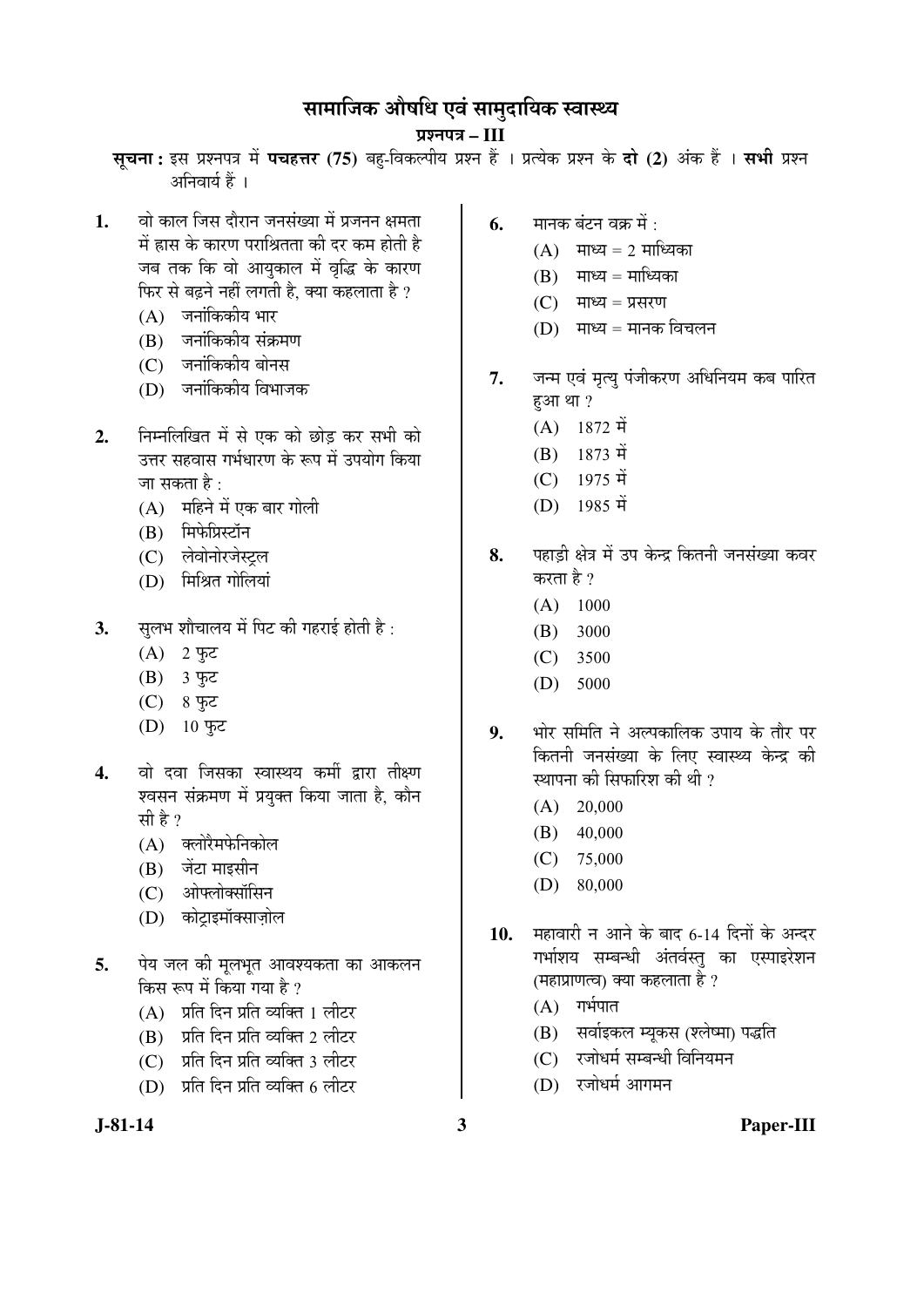- **11.** In order to say there is no overcrowding the floor space available for 2 persons should be
	- (A) 70-90 sq. ft.
	- (B) 90-100 sq. ft.
	- (C) 100-110 sq. ft.
	- (D) more than 110 sq. ft.
- **12.** The waste level in water of which of the following is measured by Biological Oxygen Demand (BOD)
	- (A) Organic matter
	- (B) Inorganic matter
	- (C) Total solids
	- (D) Suspended solids
- **13.** Billings method also refers to
	- (A) Basal Body Temperature Method
	- (B) Symptothermic Method
	- (C) Cervical Mucus Method
	- (D) Lactational Amenorrhoea Method
- **14.** Which of the following is correct criteria for determining the xerophthalmia problem ?
	- (A) Night blindness more than  $0.5%$
	- (B) Bitot spots more than  $1\%$
	- (C) Corneal ulcer more man 0.05%
	- (D) Serum retinol less than 10 mcg/dl in more than 0.01%
- **15.** The most important essential fatty acid which serves as a basis for the production of other essential fatty acids is
	- (A) Linoleic Acid
	- (B) Linolenic Acid
	- (C) Arachidonic Acid
	- (D) Oleic Acid

#### Paper-III **4** J-81-14

- **16.** Indira Gandhi National Old age Pension Scheme provides pension for which of the following ?
	- (A) All people over 60 years
	- (B) All people over 65 years
	- (C) All people over 60 years and living below poverty line.
	- (D) All people over 65 years and living below poverty line.
- **17.** Danger signs during labour include all except which one of the following ?
	- (A) Sluggish pains after rupture of membranes
	- (B) Meconium stained liquor
	- (C) A temperature of 37 °C during labour
	- (D) Good pains for an hour after rupture of membranes, but no progress.
- **18.** What is the Apgar score of a new born who has heart rate of 80, breathing slowly some flexion of extremities, is grimacing, body is pink while extremities are blue ?
	- $(A)$  3
	- (B) 5
	- $(C)$  4
	- $(D) 6$
- **19.** Boys over 16 years who are two difficult to be handled in a certified school are sent to
	- (A) Remand homes
	- (B) Borstals
	- (C) Foster homes
	- (D) Orphanages
- **20.** Concept of Social Medicine was conceived in  $19<sup>th</sup>$  century by
	- (A) Neumann
	- (B) Hippocrates
	- (C) Aesculapius
	- (D) Louis Pasteur
-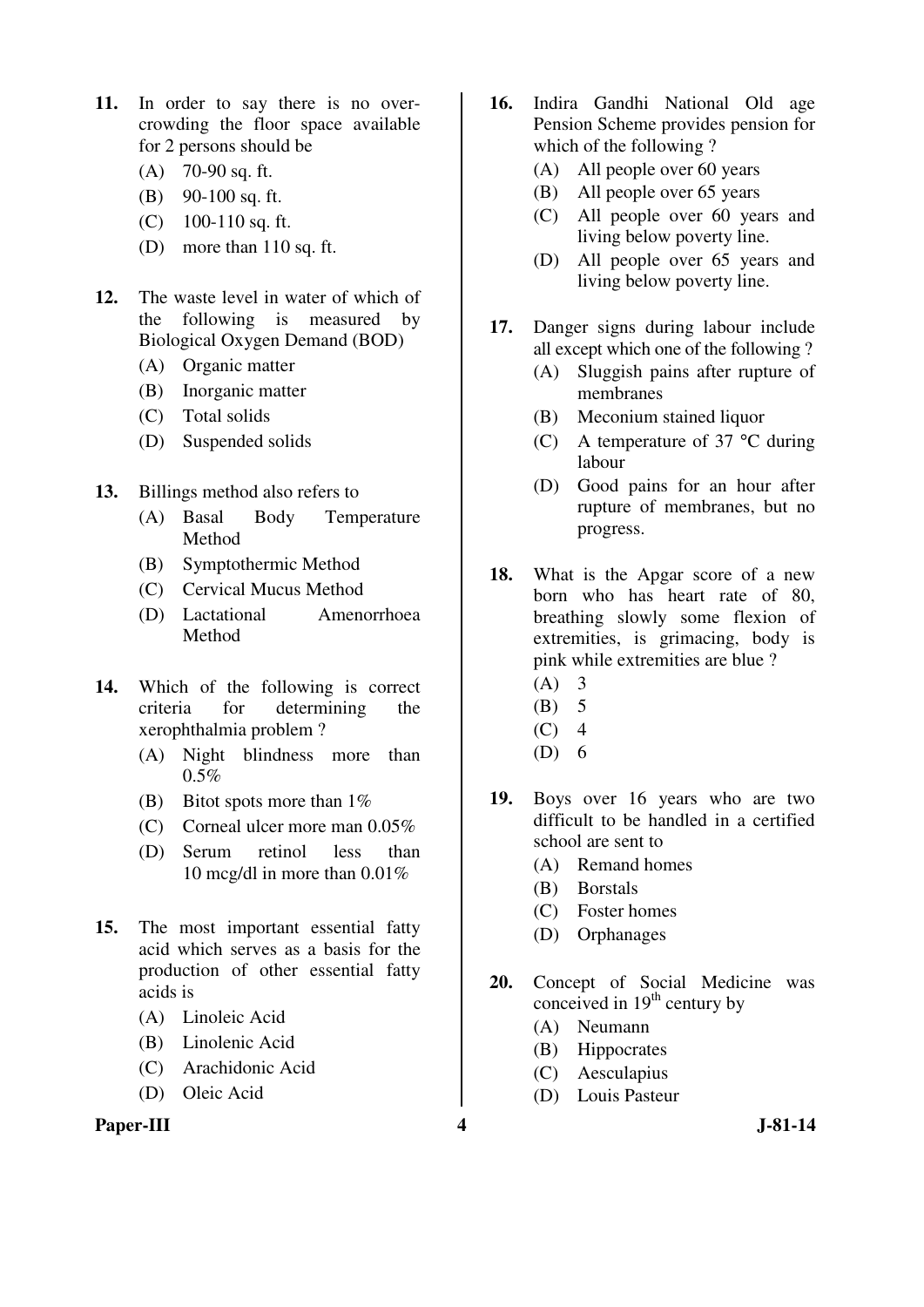- 11. यह कहने के लिए कि कोई भीड-भाड नहीं है 2 व्यक्तियों के लिए उपलब्ध फर्श की जगह कितनी होनी चाहिए ?
	- (A)  $70-90$  वर्ग फुट
	- (B) 90-100 वर्ग फुट
	- (C)  $100-110$  वर्ग फुट
	- (D) 110 वर्ग फुट से ज्यादा
- 12. ਜਿਸਗਿਰਿਗ में से किस के जल के अपशिष्ट स्तर का माप जैविक एनजाइम माँग (बी ओ डी : बाइलॉजिकल ऑक्सीजन डिमाण्ड) द्वारा किया जाता है ?
	- $(A)$  जैव पदार्थ
	- (B) अजैविक पदार्थ
	- (C) सम्पूर्ण गाढ़ा तरल पदार्थ
	- (D) लटकता हुआ गाढ़ा तरल पदार्थ
- 13. बिलिंग्स पद्धति निम्नलिखित से भी सम्बन्धित है:
	- $(A)$  । आधारी कायिक तापमान पद्धति
	- (B) सिम्पटोथर्मिक पद्धति
	- (C) सर्वाइकल म्यूकस पद्धति
	- (D) लैक्टेशनल एमेनोरिया पद्धति
- 14. शुष्क नेत्र प्रदाह (जिॲरॉफथैलमिऑ) की समस्या का निर्धारण करने का मानदंड निम्नलिखित में से कौन सा है ?
	- $(A)$  0.5% से ज्यादा रात्रि अंधता
	- $(B)$  1% से ज्यादा बाइटॉट दाग
	- $(C)$  0.5% से कॉरनिअल (श्वेत पटलीय) अल्सर
	- (D)  $0.1\%$  से ज्यादा में 10 mcg/dl से कम सीरम रैटिनॉल
- 15. सर्वाधिक अनिवार्य वसादार अम्ल जो अन्य अनिवार्य वसादार अम्लों के उत्पादन के लिए आधार का काम करते हैं. कौन सा है ?
	- $(A)$  लिनोलिक अम्ल
	- (B) लिनोलेनिक अम्ल
	- (C) ऐराकिडॉनिक अम्ल
	- (D) ऑलिक अम्ल
- 16. इंदिरा गांधी राष्ट्रीय वृद्ध पेंशन स्कीम निम्नलिखित में से किसके लिए पेंशन प्रदान करती है ?
	- $(A)$  60 वर्षों से अधिक के समस्त लोग
	- $(B)$  65 वर्षों से अधिक के समस्त लोग
	- $(C)$  60 वर्षों से अधिक के सभी लोग जो गरीबी रेखा से नीचे रहते हैं ।
	- $(D)$  65 वर्षों से अधिक के सभी लोग जो गरीबी रेखा से नीचे रहते हैं ।
- 17. प्रसव वेदना के दौरान खतरे के चिह्नों में <u>निम्नलिखित में से एक को छोडकर सभी</u> समाविष्ट रहते हैं ?
	- (A) झिल्ली के फुटन पश्चात मंदता से दर्द
	- (B) मिकोनियम धब्बे का द्रव
	- $(C)$  प्रसव वेदना के दौरान 37 °C का  $\overline{a}$ ापमान
	- (D) झिल्ली के फूटन के बाद एक घंटे के लिए अच्छा दर्द. परन्त कोई प्रगति नहीं ।
- 18. नवजात शिशु जिस के हृदय की गति 80 है, धीमे-धीमे श्वास ले रहा है, हाथ पात्रों का कुछ आकुंचन (फ्लेक्शन) है, मुँह बना रहा है, देह गुलाबी है जब कि हाथ पांव नीले हैं, उसका एपगर स्कोर क्या है ?
	- $(A)$  3
	- $(B) 5$
	- $(C)$  4
	- $(D) 6$
- 19. 16 वर्ष से अधिक आयु के लड़के जिन्हें प्रामाणित स्कूल में संभालना अत्यन्त कठिन होता है, कहाँ भेजे जाते हैं ?
	- $(A)$  रिमाण्ड होम
	- (B) बॉस्टॅलस
	- (C) फोस्टर होम
	- (D) अनाथालय
- 20. सोशल मेडिसन (सामाजिक औषधि) के संप्रत्यय  $19$ वीं शताब्दी में किसने प्रतिपादित किया था ?
	- $(A)$  न्यूमैन
	- (B) हिप्पोक्रेट
	- (C) एसक्यूलापिअस
	- (D) लुइस पैस्चर

**J-81-14 5 Paper-III**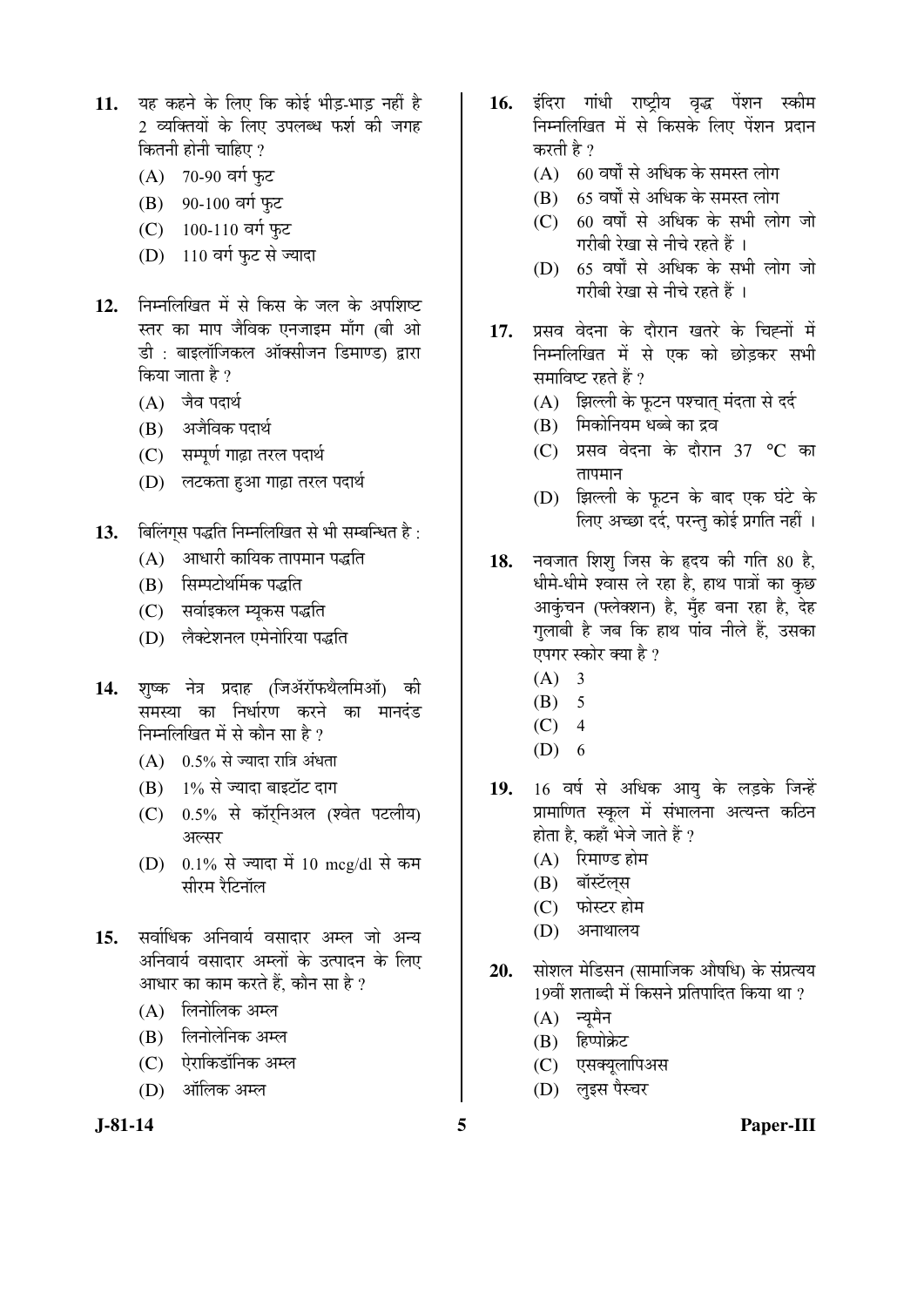- **21.** Death Rate in Kerala (2010) was
	- $(A)$  7.0
	- (B) 7.2
	- (C) 8.6
	- (D) 6.3
- **22.** Social indicators as defined by the United Nations Statistical office, have been divided into
	- (A) 4 categories
	- (B) 7 categories
	- (C) 12 categories
	- (D) 15 categories
- 23. Disability-adjusted life years (DALY) is a measure of
	- (A) Crude death rate
	- (B) Disease specific mortality
	- (C) Disability prevalence
	- (D) Overall disease burden
- **24.** Concept of Primary Health Care came into light following an international conference in Alma Ata USSR in the year
	- (A) 1972
	- (B) 1976
	- (C) 1978
	- (D) 1981
- **25.** Prevention of the emergence or development of risk factors in countries or population groups in which they have not developed is
	- (A) Primordial Prevention
	- (B) Primary Prevention
	- (C) Secondary Prevention
	- (D) Tertiary Prevention

**Paper-III** 6 J-81-14

- **26.** Latest revision of International Classifications of Diseases (ICD) since its inception came to effect as  $10^{th}$  revision on
	- (A)  $11^{th}$  March, 1987
	- (B) 3rd April, 1989
	- (C)  $1<sup>st</sup> January, 1993$
	- (D)  $6<sup>th</sup> December, 1998$
- **27.** Public Health Act appeared in England in the year
	- (A) 1830
	- (B) 1842
	- (C) 1848
	- (D) 1857
- **28.** In International death certificate underlying cause of death is recorded on line
	- (A) Ia
	- (B) Ib
	- (C) Ic
	- (D) II
- **29.** Standard Mortality Ratio (SMR) is expressed as
	- (A) Percentage
	- (B) Proportion
	- (C) Ratio
	- (D) Percentile
- **30.** Pomeroy technique of sterilization is also known as
	- (A) Laproscopy
	- (B) Minilaprotomy
	- (C) Vasectomy
	- (D) No Scalpel Vasectomy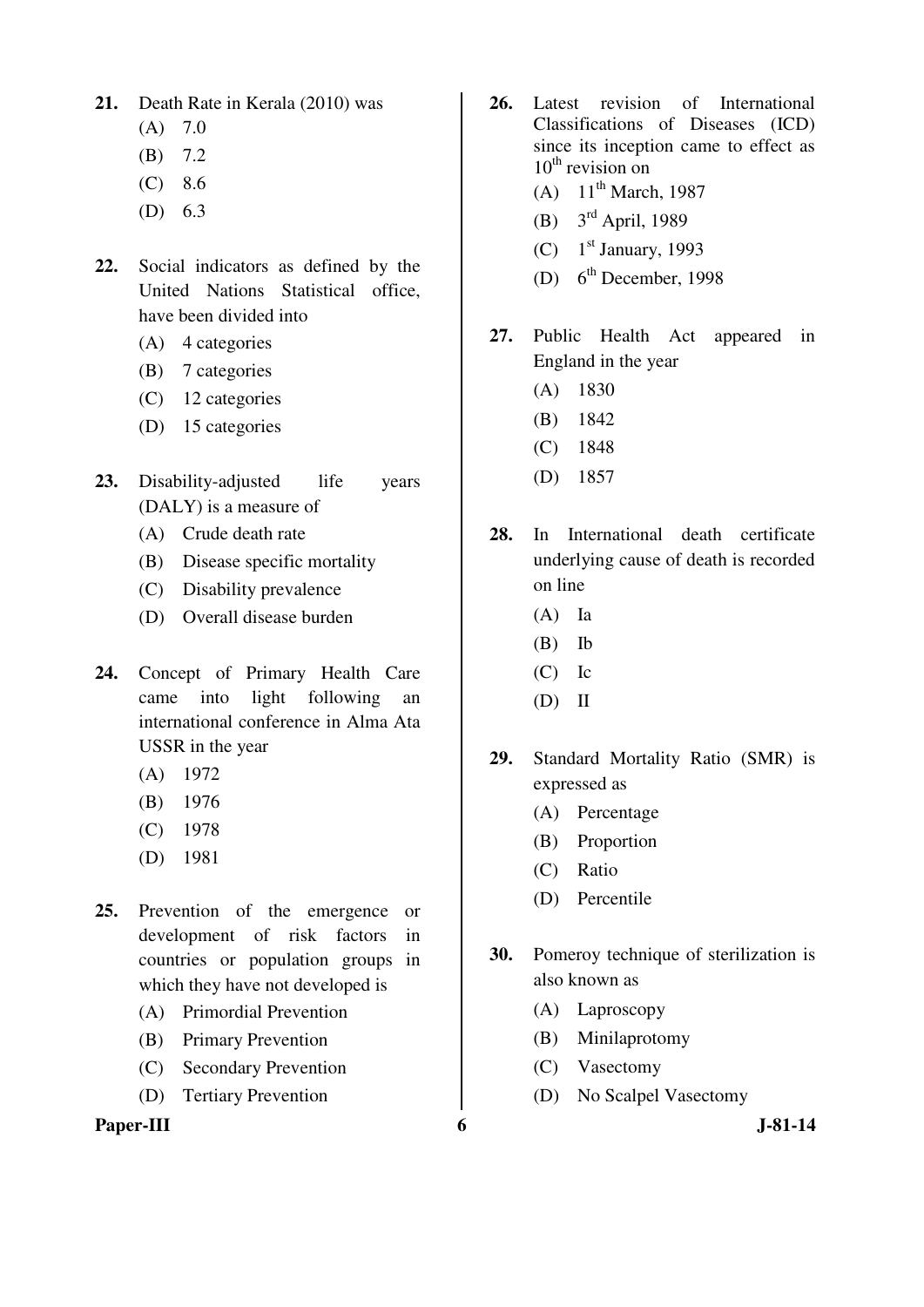- $(A)$  7.0
- (B) 7.2
- $(C) 8.6$
- (D) 6.3
- 22. संयुक्त राष्ट्र सांख्यिकीय कार्यालय द्वारा <u>पारिभाषित सामाजिक सूचक कितने वर्गों में</u> विभाजित किए गए हैं ?
	- $(A)$  4 av
	- $(B)$  7 av
	- (C) 12 वर्ग
	- (D) 15 वर्ग
- 23. डिसएबिलिटी एडजस्टिड लाइफ इयर (डेली) निम्नलिखित का माप है $\cdot$ 
	- (A) अशोधित मृत्यु दर
	- (B) रोग विशिष्ट मृत्यू
	- (C) अपंगता (डिसएबिलिटी) की व्यापकता
	- (D) सम्पूर्ण रोग का भार
- 24. अल्मा आटा, यू.एस.एस.आर. में अंतर्राष्ट्रीय सम्मेलन के फलस्वरूप प्राथमिक स्वास्थ्य देखरेख की अवधारणा प्रकाश में आई । यह किस वर्ष आयोजित किया गया था ?
	- (A) 1972
	- (B) 1976
	- (C) 1978
	- (D) 1981
- 25. उन देशों या जनसंख्या समहों में जोखिम के घटकों के उदभव या विकास की रोकथाम जिनमें वो विकसित नहीं हुए हैं, यह रोकथाम है :
	- $(A)$  आदिम रोकथाम / निवारण
	- (B) प्राथमिक रोकथाम
	- (C) द्वितीयक रोकथाम
	- (D) तृतीयक रोकथाम

- 26. इंटरनेशनल क्लासीफिकेशन ऑफ डिजीज (आइ.सी.डी.) की शुरुआत के पश्चात् उसका .<br>नवीनतम संस्करण उसके दसवें संस्करण के रूप में कब प्रकाशित हुआ ?
	- $(A)$  11 मार्च, 1987
	- (B) 3 अप्रेल, 1989
	- (C) 1 जनवरी, 1993
	- (D) 6 दिसम्बर, 1998
- 27. पब्लिक हैल्थ एक्ट (सार्वजनिक स्वास्थ्य अधिनियम) इंगलैंड में किस वर्ष में बना था ?
	- (A) 1830
	- (B) 1842
	- (C) 1848
	- (D) 1857
- 28. अंतर्राष्ट्रीय मृत्यु सर्टिफिकेट में मृत्यु का अंतर्निहित कारण किस लाइन पर रिकॉर्ड किया जाता है  $\gamma$ 
	- (A) Ia
	- (B) Ib
	- (C) Ic
	- (D) II
- 29. स्टैन्डर्ड मॉर्टेलिटी रेशों (एस.एम.आर.) किस रूप में अभिव्यक्त किया जाता है  $\overline{v}$ 
	- $(A)$  प्रतिशत के
	- $(B)$  अंश के
	- (C) अनुपात के
	- $(D)$  शतमक के
- 30. बन्ध्यीकरण की पोमेरॉय तकनीक को यह भी कहते हैं $\cdot$ 
	- (A) लैप्रोस्कोपी
	- $(B)$  मिनीलाप्रोटोमी
	- $(C)$  नसबंदी
	- (D) बगैर चीरे के नसबंदी
- **J-81-14 7 Paper-III**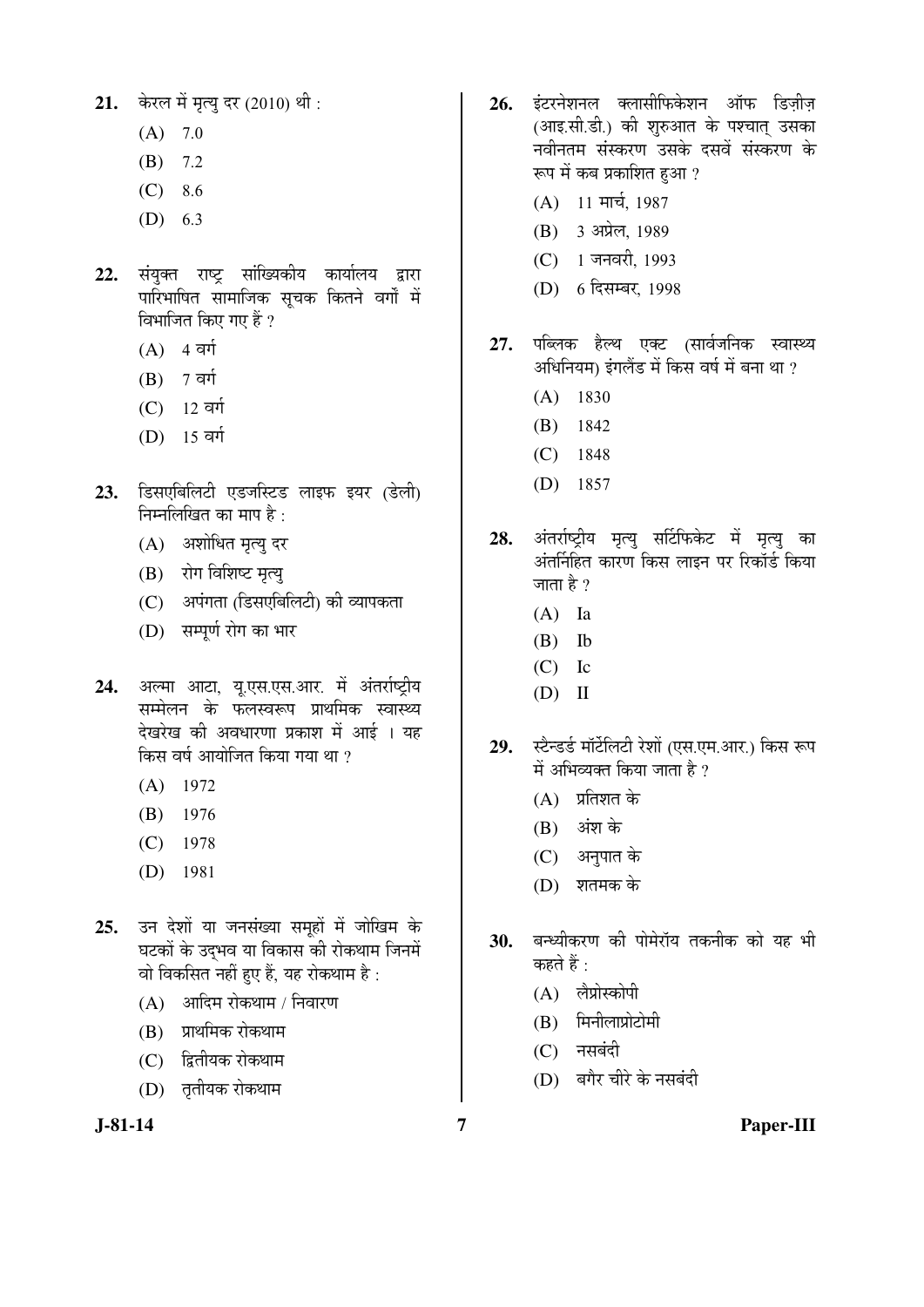- **31.** The following measures are used to evaluate a screening test, except
	- (A) Percentage of false positive
	- (B) Sensitivity
	- (C) Probability
	- (D) Specifically
- **32.** Measles vaccine can be combined with the following vaccines, except
	- (A) Mumps
	- (B) Rubella
	- (C) Inactivated (Salk) Polio Vaccine (IPV)
	- (D) Varicella
- **33.** Recommended age of first dose of HPV Bivalent vaccine
	- $(A)$  1-5 years
	- (B) 10-13 years
	- (C) 15-17 years
	- (D) 18-21 years
- **34.** Recommended protein requirement per kg body weight for adult is
	- $(A)$  1 gm
	- $(B)$  2 gms
	- $(C)$  5 gms
	- (D) 10 gms
- **35.** Drug of choice for chemoprophylaxis in plague is
	- (A) Erythromycin
	- (B) Tetracycline
	- (C) Ampicillin
	- (D) Ofloxacin

**Paper-III** 3 J-81-14

- **36.** Agent suitable for disinfection of faces is
	- (A) Ethylene oxide
	- (B) Paracetic acid
	- (C) Lime
	- (D) Crude Phenol
- **37.** Percentage of new smear positive cases in Tuberculosis is maximum in which of the following age groups ?
	- (A) 15-24 years
	- (B) 25-34 years
	- (C) 45-54 years
	- (D)  $65+$  years
- **38.** Incubation period for pneumonic plague in human is
	- $(A)$  1 to 3 days
	- $(B)$  2 to 7 days
	- $(C)$  10 to 15 days
	- (D) 21 days
- **39.** Blue/white translucent plastic bag/ puncture proof container is meant for waste category
	- (A) cat 5 and cat 9 and cat 10 (solid)
	- (B) cat 4, cat 7
	- (C) cat 3, cat 6, cat 7
	- (D) cat 1, cat 2, cat 3 and cat 6
- **40.** The multicentre growth reference study was undertaken in all of the following countries, except
	- (A) Oman
	- (B) Norway
	- (C) Ghana
	- (D) Bangladesh
- **41.** All the following named diseases have incubatory carriers, except
	- (A) Measles
	- (B) Tetanus
	- (C) Whooping cough
	- (D) Polio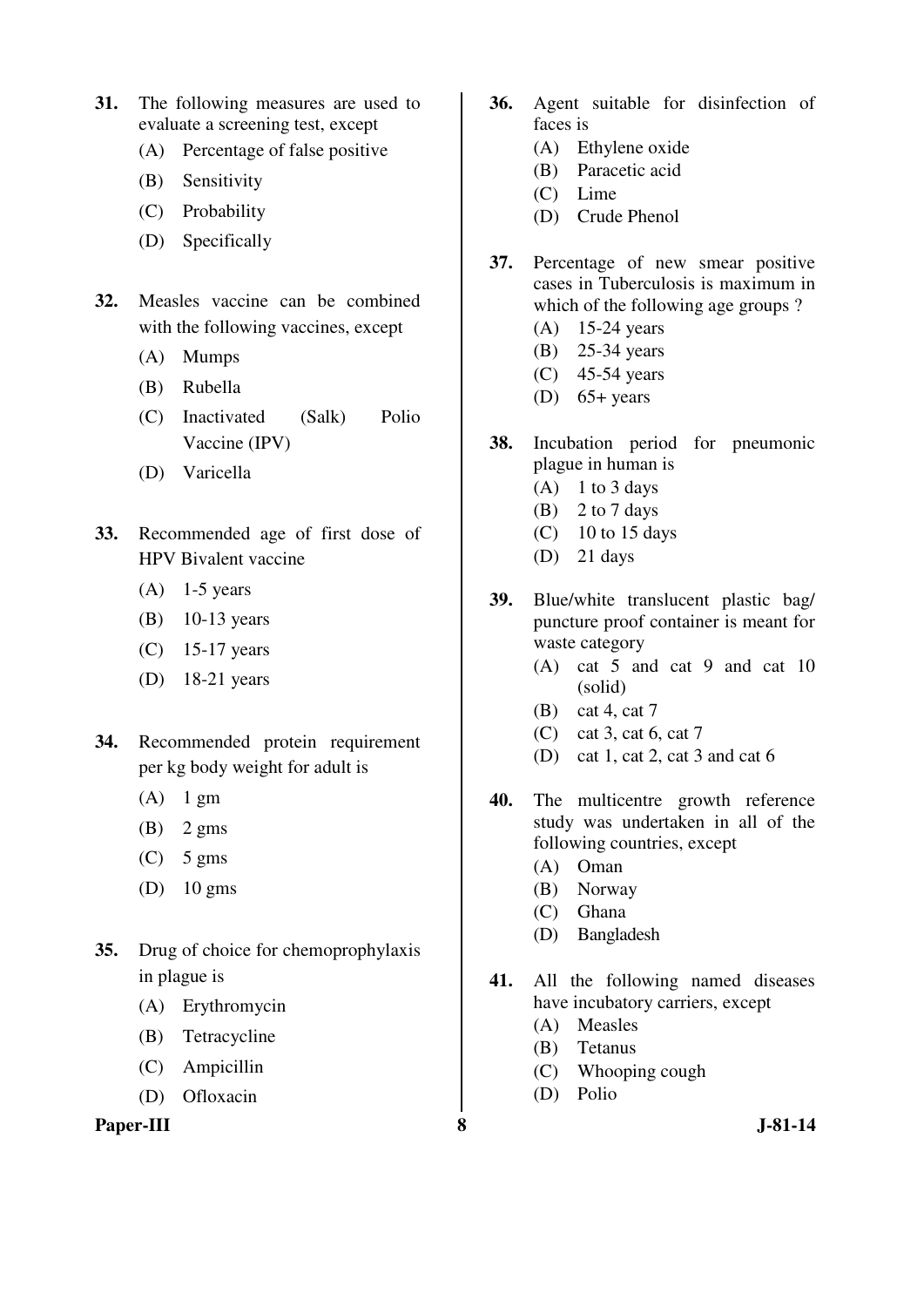- 31. स्क्रीनिंग परीक्षण का मूल्यांकन करने के लिए <u>निम्नलिखित माप का उपयोग किया जाता है.</u> सिवाय
	- $(A)$  मिथ्या पोजटिव का प्रतिशत
	- $(B)$  संवेदनशीलता
	- $(C)$  संभाव्यता
	- $(D)$  विशेष रूप से
- 32. खसरे के टीके को निम्नलिखित में से एक को छोड कर अन्य के साथ मिलाया जा सकता है  $\cdot$ 
	- (A) कनपेड़ा
	- $(B)$  रुबेला
	- (C) असक्रियशील (साल्क) पोलियो वैक्सीन (आइ पी वी)
	- (D) वेअरीसेला
- 33. एच.पी.वी. द्विसंयोजक टीके की पहली खुराक को अभिस्तावित उम्र है $\,$  :
	- $(A)$  1-5 वर्ष
	- $(B)$  10-13 वर्ष
	- (C) 15-17 वर्ष
	- (D) 18-21 वर्ष
- 34. प्रौढ के लिए प्रति किलोग्राम कायिक वजन प्रोटीन की अभिस्तावित मात्रा है:
	- $(A)$  1 ग्राम
	- $(B)$  2 ग्राम
	- $(C)$  5 ग्राम
	- $(D)$  10 ग्राम
- 35. प्लेग में केमोप्रोफाइलेक्सिस के लिए ड्ग ऑफ चॉयस है $\cdot$ 
	- $(A)$  एरिथ्रोमाइसीन
	- (B) टेटासाइक्लीन
	- (C) एम्पीसिलिन
	- (D) ऊफ्लोक्सासिन
- 36. मल (या विष्ण) को विसंक्रमित करने का उपयुक्त एजेन्ट है:
	- $(A)$  एथिलीन ऑक्साइड
	- (B) पेरासेटिक अम्ल
	- $(C)$  नींब
	- (D) अशोधित फेनोल
- 37. क्षय रोग में नवीन स्मियर पोज़िटिव रोगियों का प्रतिशत किस आयु समूह में अधिकतम है ?
	- $(A)$  15-24 वर्ष
	- $(B)$  25-34 वर्ष
	- $(C)$  45-54 वर्ष
	- (D)  $65 + \overline{q}\overline{q}$
- 38. मानव में न्यूमोनिक प्लेग के लिए इनक्यूबेशन का समय क्या होता है ?
	- $(A)$  1 से 3 दिन
	- $(B)$  2 से 7 दिन
	- (C) 10 से 15 दिन
	- $(D)$  21 दिन
- 39. नीले/श्वेत पारभासक प्लास्टिक बैग/पंक्चर-प्रफ कंटेनर अपशिष्ट के किस वर्ग के लिए होता है ?
	- $(A)$  cat 5 और cat 9 और cat 10 (ठोस)
	- (B) cat 4, cat 7
	- (C) cat 3, cat 6, cat 7
	- (D) cat 1, cat 2, cat 3,  $\mathcal{R}$  at 6
- 40. **निम्नलिखित में से किसी एक को छोड़कर सभी** देशों में बहुकेन्द्र विकास संदर्भ अध्ययन किया गया $\theta$  :
	- $(A)$  ओमान
	- $(B)$  नॉर्वे
	- $(C)$  घाना
	- (D) बांग्लादेश
- <u>41. निम्नलिखित नाम के सभी रोगों के उष्मायन</u> वाहक होते हैं. सिवाय
	- $(A)$  खसरा
	- (B) टिटनेस
	- $(C)$  काली खांसी
	- $(D)$  पोलियो

**J-81-14 9 Paper-III**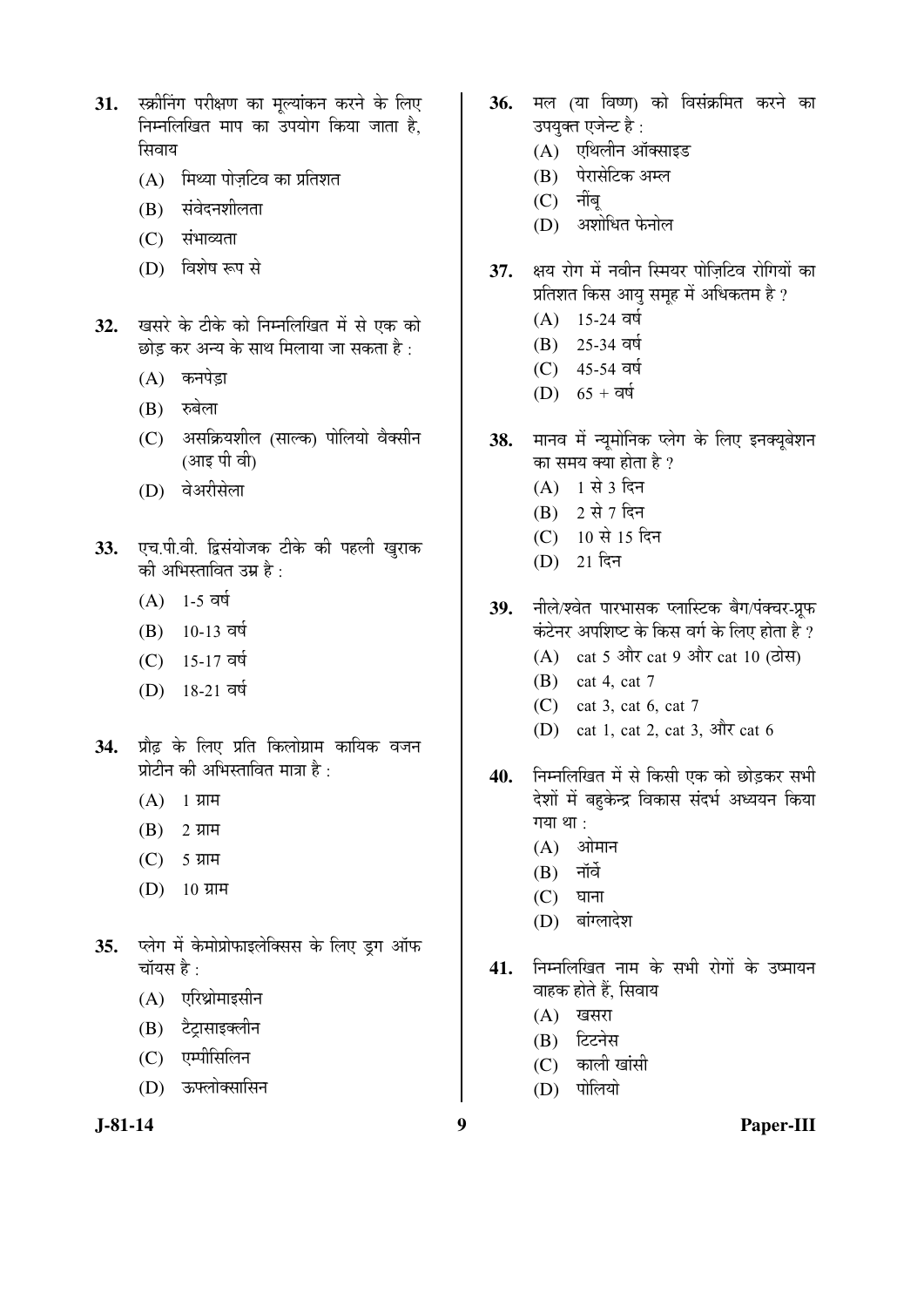- **42.** The protein content of cow's milk is
	- (A) 4.3 gm / 100 gm
	- (B) 3.3 gm / 100 gm
	- (C) 3.2 gm / 100 gm
	- (D) 1.1 gm / 100 gm
- **43.** A drug / medicine is considered counterfeit if it
	- (A) Is produced with an intention to cheat.
	- (B) Is produced by legitimate manufactures.
	- (C) It arises due to problem in manufacturing process
	- (D) Does not meet the quality specifications.
- **44.** 'At Risk' infant is one in which
	- (A) Birth order is 3 or more
	- (B) Weight is below 80% of expected weight
	- (C) Fails to gain weight during three successive months.
	- (D) Birth weight is less than 2.75 kg
- **45.** Who among the following was considered the 'Father of Medicine' ?
	- (A) Aesculapius
	- (B) Imhotop
	- (C) Apollo
	- (D) Hippocrates
- **46.** The concept of health centres was first propounded by
	- (A) Lord Stretchy
	- (B) Lord David
	- (C) Lord Dauson
	- (D) Lord Litin



- **47.** The concept that social medicine stands on two pillars : Medicine and sociology, was given by
	- (A) Jules Guerin
	- (B) John Snow
	- (C) Ambrose Pare
	- (D) Crew
- **48.** Physical Quality of Life Index (PQLI) is a composite index of the following components except :
	- (A) Infant Mortality Rate
	- (B) Maternal Mortality Rate
	- (C) Life Expectancy at age one
	- (D) Literacy
- **49.** Values of Human Development Index (HDI) range from
	- $(A) \quad 0-1$
	- (B)  $0 10$
	- $(C)$  0 100
	- (D)  $0 1000$
- **50.** The gap in time between the onset of primary case and secondary case is called
	- (A) Serial Interval
	- (B) Generation Time
	- (C) Secondary Attack Rate
	- (D) Secondary Response
- **51.** Following type of viral hepatitis is transmitted through faced contamination of water :
	- $(A)$  'A'
	- $(B)$  'B'
	- $(C)$   $C'$
	- $(D)$   $D'$
- **52.** India was declared free from smallpox in the year
	- (A) 1977
	- (B) 1978
	- (C) 1979
	- (D) 1980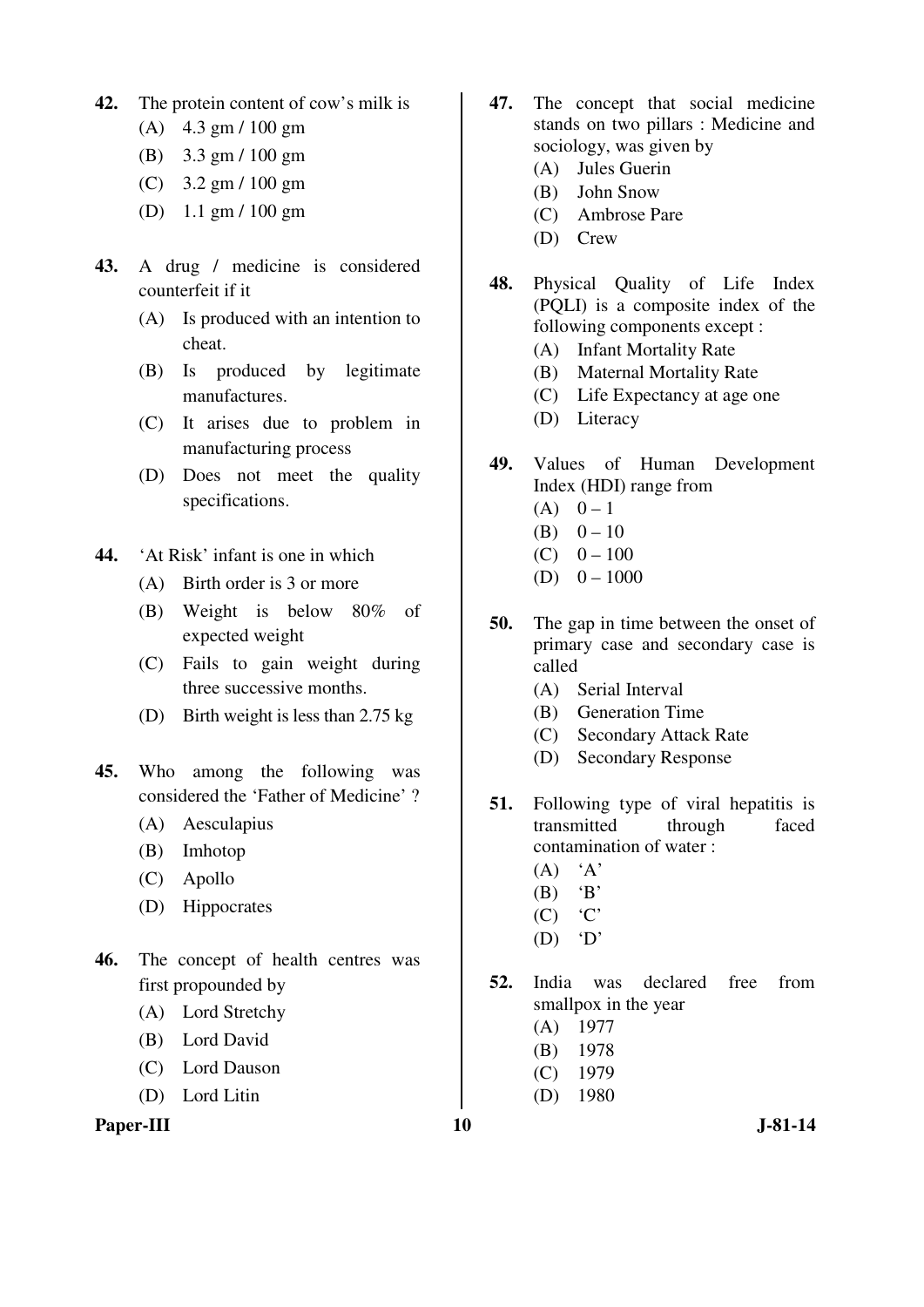- 42. गाय के दुध में प्रोटीन की मात्रा होती है:
	- $(A)$  4.3 ग्राम/100 ग्राम
	- $(B)$  3.3  $\overline{u}$ H $/100$   $\overline{u}$ H
	- $(C)$  3.2 ग्राम/100 ग्राम
	- $(D)$  1.1 ग्राम/100 ग्राम
- **43.** दवा/ओषधि को जाली समझा जाता है. यदि ये :
	- $(A)$  धोखा देने के आशय से उत्पादित की जाती हैं ।
	- $(B)$  वैध विनिर्माता द्वारा उत्पादित की गई हैं ।
	- (C) विनिर्माण प्रक्रिया में समस्या ।
	- (D) गुणवत्ता के विनिर्देशन को पूरा नहीं करती हैं ।
- 44. 'खतरे पर' शिशु वह होता है जिसका
	- $(A)$  जन्म क्रम 3 या ज्यादा है।
	- $(B)$  प्रत्याशित वजन के 80% से कम वजन होता है $\perp$
	- (C) तीन उत्तरोत्तर महिनों में वजन बढाने में असफल होता है $\pm$ ।
	- $(D)$  जन्म पर वजन 2.75 कि.ग्रा. से कम है।
- 45. 'फादर ऑफ मैडिसन' निम्नलिखित में से किसे कहा जाता है  $\overline{v}$ 
	- (A) एस्क्यूलेपिअस
	- (B) इम्होटोप
	- (C) अपोलो
	- (D) हिप्पोक्रेट्स
- 46. स्वास्थ्य केन्द्र की अवधारणा सर्वप्रथम किसके द्वारा प्रतिपादित की गई थी ?
	- (A) लॉर्ड स्टेची
	- (B) लॉर्ड डेविड
	- (C) लॉर्ड डॉसन
	- (D) लॉर्ड लिटिन

- 47. 'सामाजिक ओषधि दो स्तम्भों ओषधि और समाजविज्ञान पर टिकी है' यह अवधारणा किसने पेश की थी ?
	- (A) जूल्स ग्वेरिन
	- $(B)$  जॉन स्नो
	- (C) एम्ब्रोस पेयर
	- $(D)$  क्र
- 48. फिज़ीकल क्वालिटी ऑफ लाइफ इंडेक्स (पी.क्य.एल.आइ.) निम्नलिखित संघटकों का मिश्रित सूचकांक है सिवाय :
	- (A) शिशु मृत्यु दर
	- (B) मातृ मृत्यु दर
	- (C) एक वर्ष की आयु पर जीवन प्रत्याशा
	- (D) साक्षरता
- 49. मानव विकास सूचकांक के मूल्य की सीमा :
	- $(A)$  0 से 1 है ।
	- $(B)$  0 से 10 है ।
	- (C) 0 से 100 है ।
	- (D) 0 से 1000 है ।
- **50.** प्राथमिक रोगी की तथा द्वितीयक रोगी की शुरुआत के बीच समय अंतराल क्या कहलाता है ?
	- $(A)$  क्रमिक अंतराल
	- $(B)$  पीढी समय
	- (C) द्वितीयक आक्रमण दर
	- $(D)$  द्वितीयक प्रतिक्रिया
- 51. Fiमलिखित प्रकार का वायरल हेपाटाइटिस जल के विष्ण संदुषण के द्वारा होता है
	- $(A)$  'A'
	- $(B)$  'B'
	- $(C)$   $C'$
	- $(D)$  'D'
- 52. भारत किस वर्ष में चेचक से मुक्त घोषित किया गया $\eta$  था ?
	- (A) 1977
	- (B) 1978
	- (C) 1979
	- (D) 1980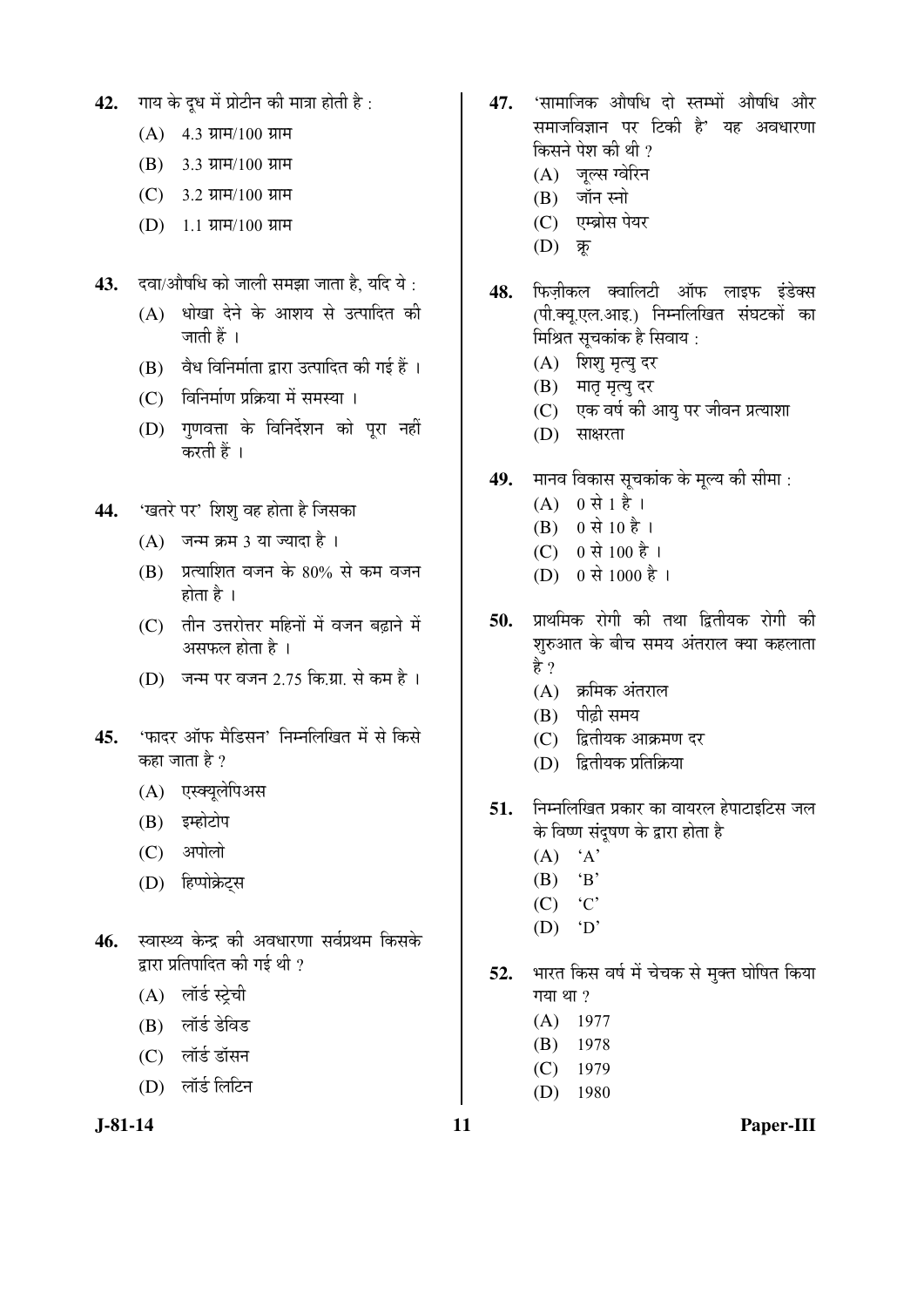- **53.** Koplik's spots are the characteristics of
	- (A) Diphtheria
	- (B) Mumps
	- (C) Measles
	- (D) Rubella
- **54.** Last case of guinea worm disease in India was reported in Jodhpur in the year
	- (A) 1996
	- (B) 1997
	- (C) 1998
	- (D) 1999
- **55.** Breteau Index is generally used to assess the density of vector in
	- (A) Yellow fever
	- (B) Dengue
	- (C) Chikungunya
	- (D) Kala-azar
- **56.** The host in which agent completes its sexual cycle is known as
	- (A) Definitive host
	- (B) Intermediate host
	- (C) Obligate host
	- (D) None of the above
- **57.** The lower and upper age limits in Framingham Heart Study was set as
	- (A) 20-59 years
	- (B) 30-59 years
	- (C) 40-59 years
	- (D) 30-45 years
- **58.** Following are the prospective studies on relation of smoking to lung cancer, except
	- (A) Doll & Hill Study
	- (B) Hammond and Horn Study
	- (C) James Lind Study
	- (D) Dorn Study

#### Paper-III **12** J-81-14

- **59.** World Health Organization discontinued compulsory smallpox vaccination in the year
	- (A) 1980
	- (B) 1981
	- (C) 1982
	- (D) 1984
- **60.** Secondary attack rate in chicken pox is estimated to be
	- $(A)$  15%
	- (B) 50%
	- (C) 75%
	- (D) 90%
- **61.** Following are the types of isolation, except
	- (A) Standard
	- (B) Ring
	- (C) Strict
	- (D) High Security
- **62.** Vaccines at Primary Health Centre level should not be stored for more than
	- (A) 1 month
	- (B) 1.5 months
	- (C) 2 months
	- (D) 3 months
- **63.** Transmission of infection from man to vertebrate animals is called
	- (A) Anthropozoonoses
	- (B) Zooanthroponoses
	- (C) Amphixenoses
	- (D) Epornithic
- **64.** Pleomorphism is mainly a characteristics of
	- (A) Measles
	- (B) Chickenpox
	- (C) Small pox
	- (D) German Measles
-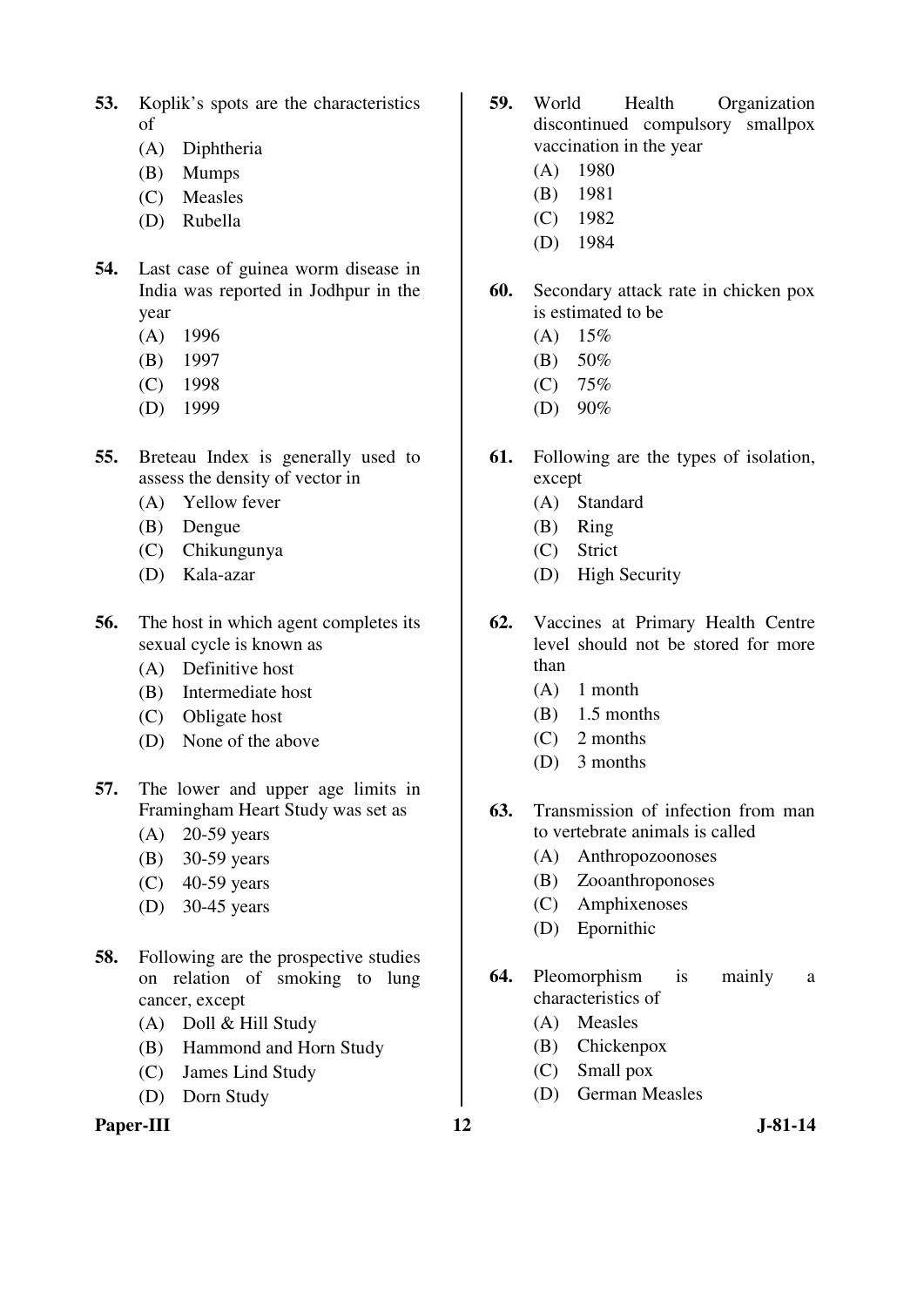- 53. कॉपलिक दाग किसकी विशेषता है ?
	- $(A)$  डिपथीरिया
	- (B) कनपेड़ा
	- (C) खसरा
	- (D) *ফ*ৰলা
- 54. भारत में गिनी वर्म रोग का अन्तिम मामला <u>जोधपुर में किस वर्ष में दर्ज किया गया था ?</u>
	- (A) 1996
	- (B) 1997
	- (C) 1998
	- (D) 1999
- 55. ब्रेटो सूचकांक को सामान्यतया निम्नलिखित में से किस में रोगवाहक के घनत्व का आकलन करने के लिए उपयोग किया जाता है ?
	- (A) पीत ज्वर
	- (B) डेंग्य
	- $(C)$  चिकुनगुनिया
	- (D) काला-आजार
- 56. होस्ट (परपोषी या झण्ड जिसमें एजेन्ट अपना लैंगिक चक्र पूरा करता है) क्या कहलाता है ?
	- $(A)$  निश्चयात्मक परपोषी
	- (B) मध्यवर्ती परपोषी
	- (C) अविकल्पी परपोषी
	- (D) उपर्युक्त में से कोई नहीं
- **57.** फ्रेमिंघम हृदय अध्ययन में निम्न एवं उच्च आयु सीमाएँ निम्नलिखित निर्धारित की गई हैं:
	- $(A)$  20-59 वर्ष
	- $(B)$  30-59 वर्ष
	- $(C)$  40-59 वर्ष
	- $(D)$  30-45 वर्ष
- 58. फेफड़े के केंसर के साथ धूम्रपान के सम्बन्ध पर <u>निम्नलिखित प्रत्याशित अध्ययन हैं सिवाय:</u>
	- (A) डॉल एण्ड हिल स्ट्डी
	- (B) हैमॉन्ड एण्ड होर्न स्ट्डी
	- (C) जेम्स लिंड स्ट्डी
	- (D) डोर्न स्टडी



- 59. विश्व स्वास्थय संगठन ने अनिवार्य चेचक टीका किस वर्ष में समाप्त किया ?
	- (A) 1980
	- (B) 1981
	- (C) 1982
	- (D) 1984
- **60.** चेचक के रोग के द्वितीयक आक्रमण की दर का कितना होने का अनुमान किया गया है ?
	- $(A)$  15%
	- (B) 50%
	- (C) 75%
	- (D) 90%
- **61.** अलगाव के प्रकार निम्नलिखित हैं सिवाय :
	- $(A)$  मानक
	- $(B)$  रिंग
	- $(C)$  सख्त
	- (D) उच्च सुरक्षा
- 62. प्राथमिक स्वास्थ्य केन्द्र के स्तर पर टीके को निम्नलिखित से ज्यादा के लिए भंडारित नहीं किया जाना चाहिए :
	- $(A)$  1 महिना
	- $(B)$  1.5 महिना
	- $(C)$  2 महिने
	- $(D)$  3 महिने
- 63. मानव से संक्रमण का मेरुदण्डी पशओं में संचारण क्या कहलाता है ?
	- $(A)$  एन्थ्रोपोज़नोसिस
	- (B) ज़एन्थ्रोपोनोसिस
	- $(C)$  एम्फीजेनोसिस
	- (D) एपोर्निथिक
- 64. बहुरुपता मुख्यत: किसकी विशेषता है ?
	- $(A)$  खसरा
	- (B) चिकन पॉक्स
	- (C) स्मॉल पॉक्स
	- (D) जर्मन खसरा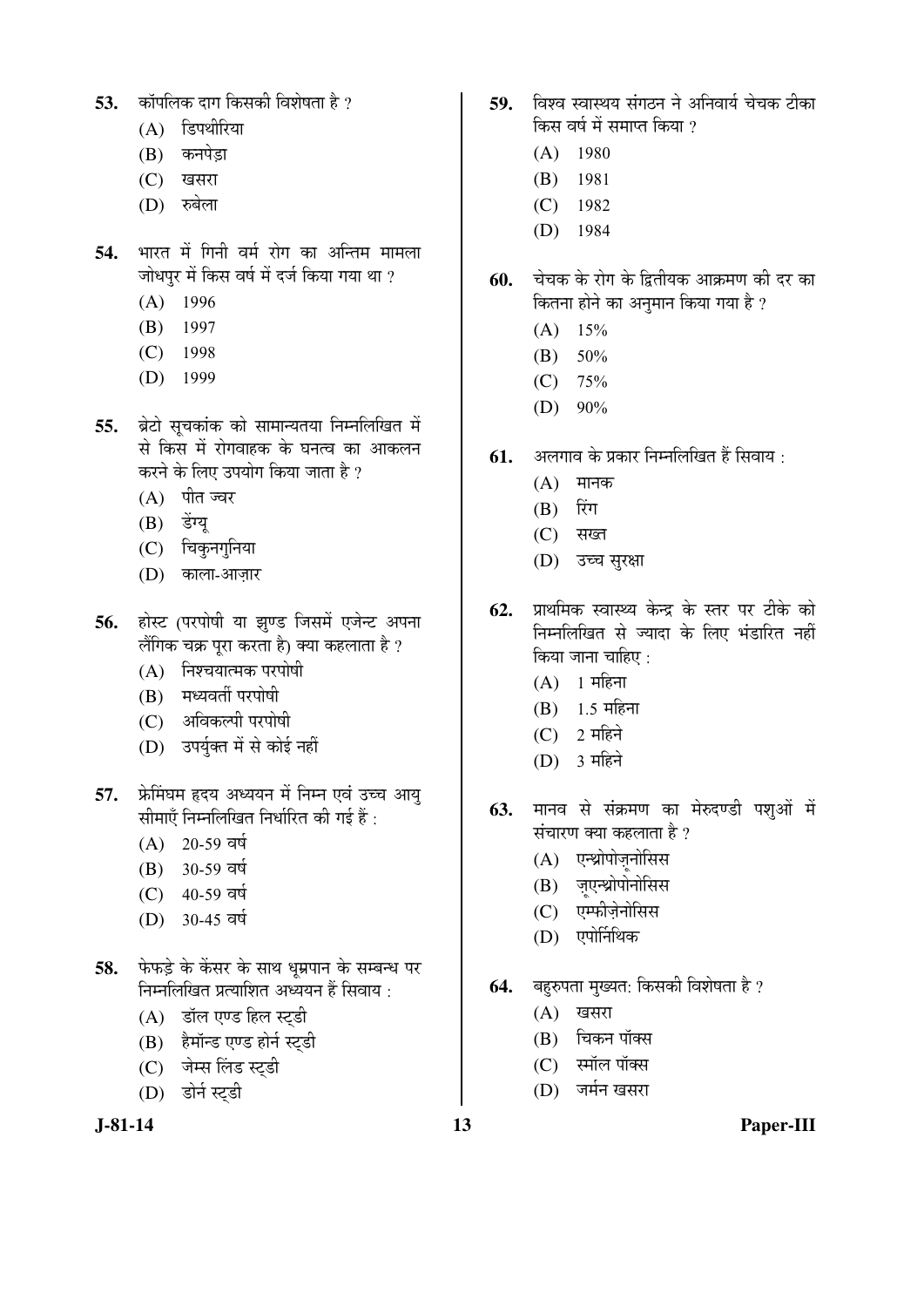- **65.** First time measles virus was isolated by
	- (A) Enders
	- (B) Guerin
	- (C) Lind
	- (D) Vasalius
- **66.** Pandemic of influenza-A in 2009 was
	- $(A)$   $H_1N_1$
	- $(B)$  H<sub>2</sub>N<sub>2</sub>
	- $(C)$  H<sub>3</sub>N<sub>2</sub>
	- $(D)$   $H_5N_1$
- **67.** Recommended strain for BCG production is
	- (A) Danish 1131
	- (B) Danish 1313
	- (C) Danish 1331
	- (D) Danish 3131
- **68.** The time interval between innoculation of infective larvae and first appearance of detectable microfilaria is known as
	- (A) Intrinsic Incubation Period
	- (B) Extrinsic Incubation Period
	- (C) Clinical Incubation Period
	- (D) Pre-patent Period
- **69.** The Extrinsic Incubation Period for malaria is
	- (A) 5-10 days
	- (B) 1-7 days
	- (C) 10-20 days
	- (D) 7-14 days
- **70.** The mask recommended for health workers collecting samples in suspected swine flu cases is
	- (A) N 35
	- (B) N 95
	- (C) N 100
	- (D) N 120

### **71.** Following are the diseases transmitted by Aedes Mosquito except :

- (A) West Nile Fever
- (B) Yellow Fever
- (C) Chikungunya Fever
- (D) Rift Valley Fever
- **72.** World Health Organization declared T.B. a global public health emergency in the year
	- (A) 1991
	- (B) 1993
	- (C) 1998
	- (D) 2005
- **73.** Goal 4 of Millennium Development Goals is related to
	- (A) Maternal Health
	- (B) Child Mortality
	- (C) Poverty and Hunger
	- (D) HIV/AIDS
- **74.** National Family Health Survey-3 was conducted in the year
	- (A) 1998
	- (B) 2000
	- (C) 2006
	- (D) 2008
- **75.** The objective of National Population Policy-2000 was to bring TFR to replacement level by the year
	- (A) 2005
	- (B) 2006
	- (C) 2010
	- (D) 2012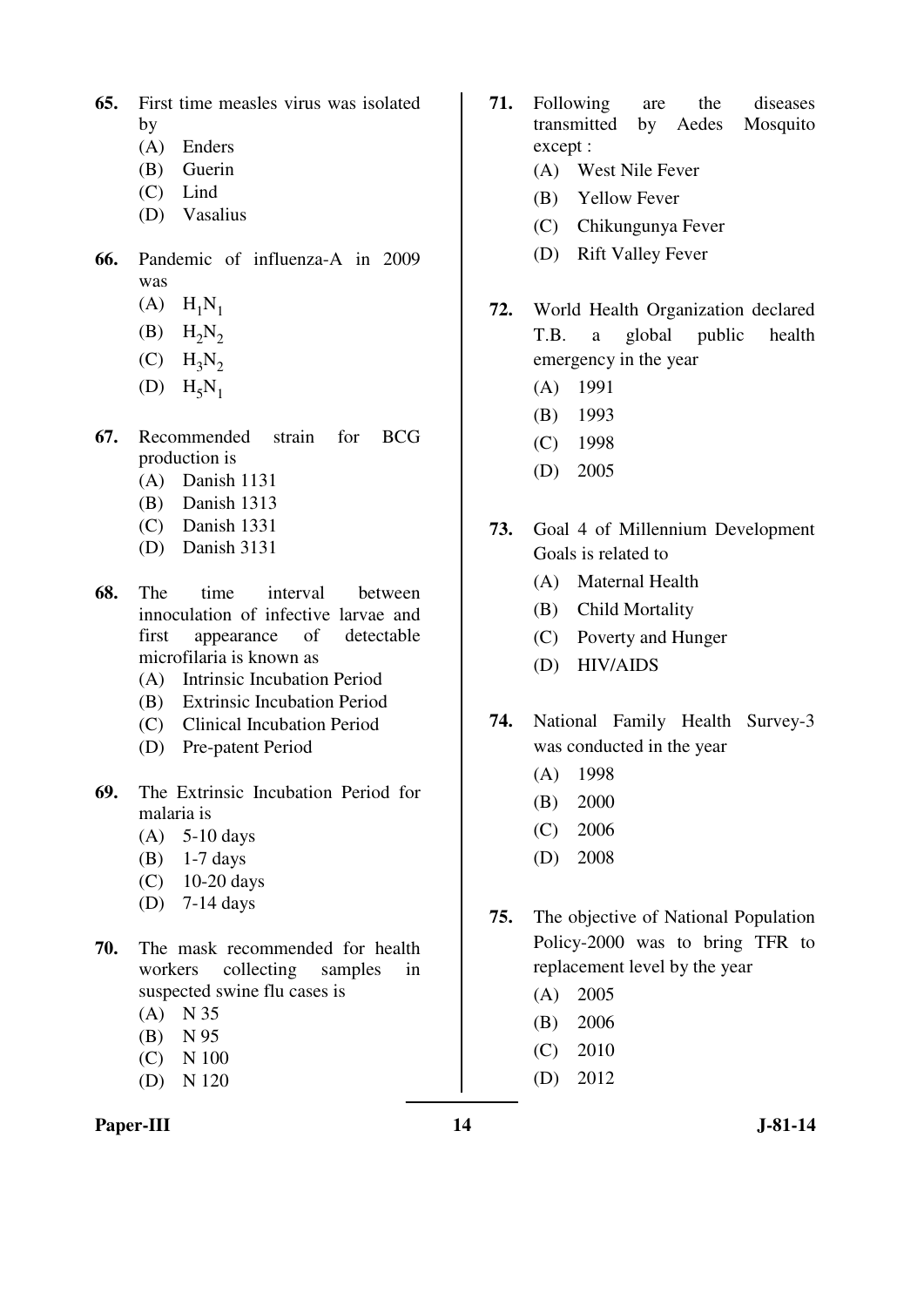- **65.** खसरे के वायरस को सर्वप्रथम किसके द्वारा पथक किया गया था $\,$ ?
	- (A) एंडर्स
	- $(B)$  ग्युरिन
	- $(C)$  लिंड
	- (D) वासालिअस
- 66. इंफ्लूंजा-ए की सर्वव्यापकता वर्ष 2009 में थी
	- $(A)$   $H_1N_1$
	- $(B)$  H<sub>2</sub>N<sub>2</sub>
	- $(C)$  H<sub>3</sub>N<sub>2</sub>
	- $(D)$   $H_5N_1$
- 67. बी.सी.जी. के उत्पादन के लिए अभिस्तावित स्टेन है $\cdot$ 
	- $(A)$  डेनिश 1131
	- (B) डेनिश 1313
	- (C) डेनिश 1331
	- (D) डेनिश 3131
- 68. संक्रमित लार्वा के निवेशन तथा भांपने योग्य माइक्रोफिलेरिया के पहली बार प्रकट होने के बीच समय अन्तराल क्या कहलाता है ?
	- $(A)$  अंतर्निहित इनक्युबेशन अवधि
	- (B) बाहरी इनक्यूबेशन अवधि
	- (C) क्लीनीकल इनक्यूबेशन अवधि
	- (D) प्री-पेटेंट अवधि
- **69.** मेलेरिया की बाहरी उद्भवन अवधि है:
	- $(A)$  5-10 दिन
	- $(B)$  1-7 दिन
	- $(C)$  10-20 दिन
	- $(D)$  7-14 दिन
- 70. संदेहास्पद स्वाइन फ्लू के रोगियों से सैंपल एकत्रित करने वाले स्वास्थय कर्मचारियों के लिए अभिस्तावित मुखौटा है :
	- (A) N 35
	- (B) N 95
	- (C) N 100
	- (D) N 120
- 
- 71. **एडीस मच्छर द्वारा संचारित रोग निम्नलिखित** हैं सिवाय $\, \cdot \,$ 
	- (A) वेस्ट नाइल ज्वर
	- (B) पीत ज्वर
	- (C) चिकुनगुनिया ज्वर
	- (D) रिफ्ट वैली ज्वर
- 72. विश्व स्वास्थय संगठन ने टी.बी. को किस वर्ष में लोक स्वास्थ्य आपात कालीन स्थिति घोषित किया था ?
	- (A) 1991
	- (B) 1993
	- (C) 1998
	- (D) 2005
- 73. सहस्राब्दि विकास लक्ष्यों का लक्ष्य 4 किससे सम्बन्धित है ?
	- $(A)$  मातृ स्वास्थ्य
	- (B) बाल मृत्यु दर
	- (C) गरीबी और भृख
	- (D) एच.आइ.वी./एड्स
- 74. राष्ट्रीय परिवार स्वास्थ्य सर्वेक्षण-3 किस वर्ष में किया गया था ?
	- (A) 1998
	- (B) 2000
	- (C) 2006
	- (D) 2008
- 75. राष्ट्रीय जनसंख्या नीति 2000 का उद्देश्य टी.एफ.आर. को किस वर्ष तक प्रतिस्थापन दर तक लाना था ?
	- (A) 2005
	- (B) 2006
	- (C) 2010
		- (D) 2012
- **J-81-14 15 Paper-III**